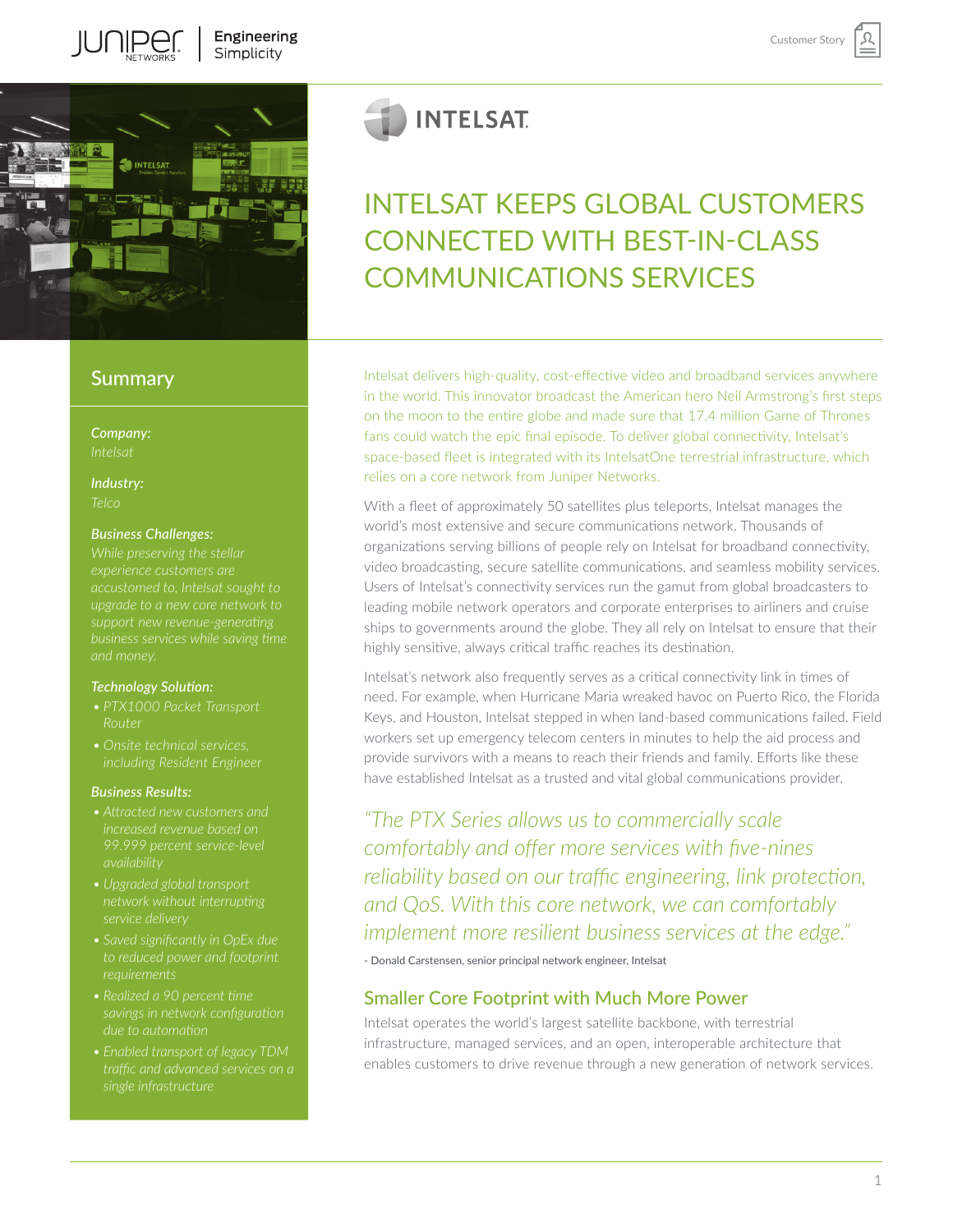# IntelsatOne Core Infrastructure

New core routers were needed to increase density, providing more 10GbE and 100GbE ports in a smaller, more energyefficient footprint. Reducing power consumption would provide ongoing OpEx savings. The addition of the latest core routing capabilities would position Intelsat to offer new services and grow revenue.

Rack space at Intelsat's data centers had become limited. The network engineering team wanted to shrink the overall footprint and make room for additional gear to support new services. The team knew that smarter, faster, more automated options were available for configuring, updating, and maintaining its global fleet of routers.

# *"We had a 90 percent time saving in bringing the Juniper routers up. We expect to realize significant OpEx savings from both power and space."*

#### - Darren Bono, manager, Network Reliability Engineering, Intelsat

Following a comprehensive evaluation, Juniper Networks® PTX1000 Packet Transport Router emerged as the leader in terms of port density, automation, and scalability. The PTX1000 Packet Transport Router provides high-density 10GbE, 40GbE, and 100GbE interfaces, along with other flexible configuration options. Occupying only two rack units, the PTX1000 enables Intelsat to organically distribute peering points throughout the network. It uses a rich IP/MPLS feature set, without sacrificing performance or deployability.

The most critical test, though, would come from the field. Could the PTX1000 Packet Transport Router meet the reliability and performance expectations of Intelsat's customers?

"We deliver services with 99.999 percent availability to customers," says Donald Carstensen, senior principal network engineer at Intelsat. "We wanted to offer additional services with five nines availability with a smaller data center footprint and more capabilities."

## ZTP Is Automation Hero

The migration to a new IP/MPLS transport network, enabled by the PTX1000 routers, needed to meet tight deadlines and not disrupt service.

The zero-touch provisioning (ZTP) feature in the Juniper Networks Junos® operating system turned what can typically be a month-long network configuration project into a single-day task.

A site in California was the first to go live, and Juniper's ZTP stood out as an automation hero. A recently hired new grad on Intelsat's network team—who had never worked with Juniper configured the routers in no time using ZTP. Before long, the routers were set up and running smoothly.

What normally took hours of work for each router—and ultimately one to two months for a global project—required a mere hour for each location. The switch to Juniper routing was trouble-free and never disrupted customer services. Intelsat has since "stressed" the flexibility in the PTX1000 ZTP capability by performing such operations with newly deployed routers across the globe, centrally utilizing ZTP to bring the routers up with virtually no manual intervention in Junos OS upgrades and initial configuration.

"It was as simple as turning up the Juniper core, migrating the traffic over, and shutting down the previous gear," says Carstensen. Intelsat is rolling out dozens more sites in the next few months.

The results of the switch to Juniper are evident and compelling. "We had a 90 percent time saving in bringing the Juniper routers up," says Darren Bono, manager, Network Reliability Engineering at Intelsat. "We expect to realize significant OpEx savings from both power and space."

# New Classes of Business Services Push Revenue Up

Intelsat is in growth mode and is expanding the capabilities and the services provided by its satellite network. With Juniper, the transport network can keep pace with Intelsat's business strategy and more easily maintain customer service levels.

Now, Intelsat can assign class of service through quality of service (QoS), MPLS traffic engineering, and MPLS fast reroute (FRR). It can distinguish mission-critical military operations from a video stream or emails from cruise ships, a new and thriving business line. "The operations team can more easily understand the QoS to troubleshoot faster. It used to take hours of analysis," says Bono.

Armed with knowledge, the network operations team can make sure customers receive the service levels they expect. "We enabled every bell and whistle of network engineering to make sure our services run correctly," Bono explains. "We worked closely with our Juniper Resident Engineer to design the traffic engineering and what we're doing today with Juniper is a better implementation than what we had previously."